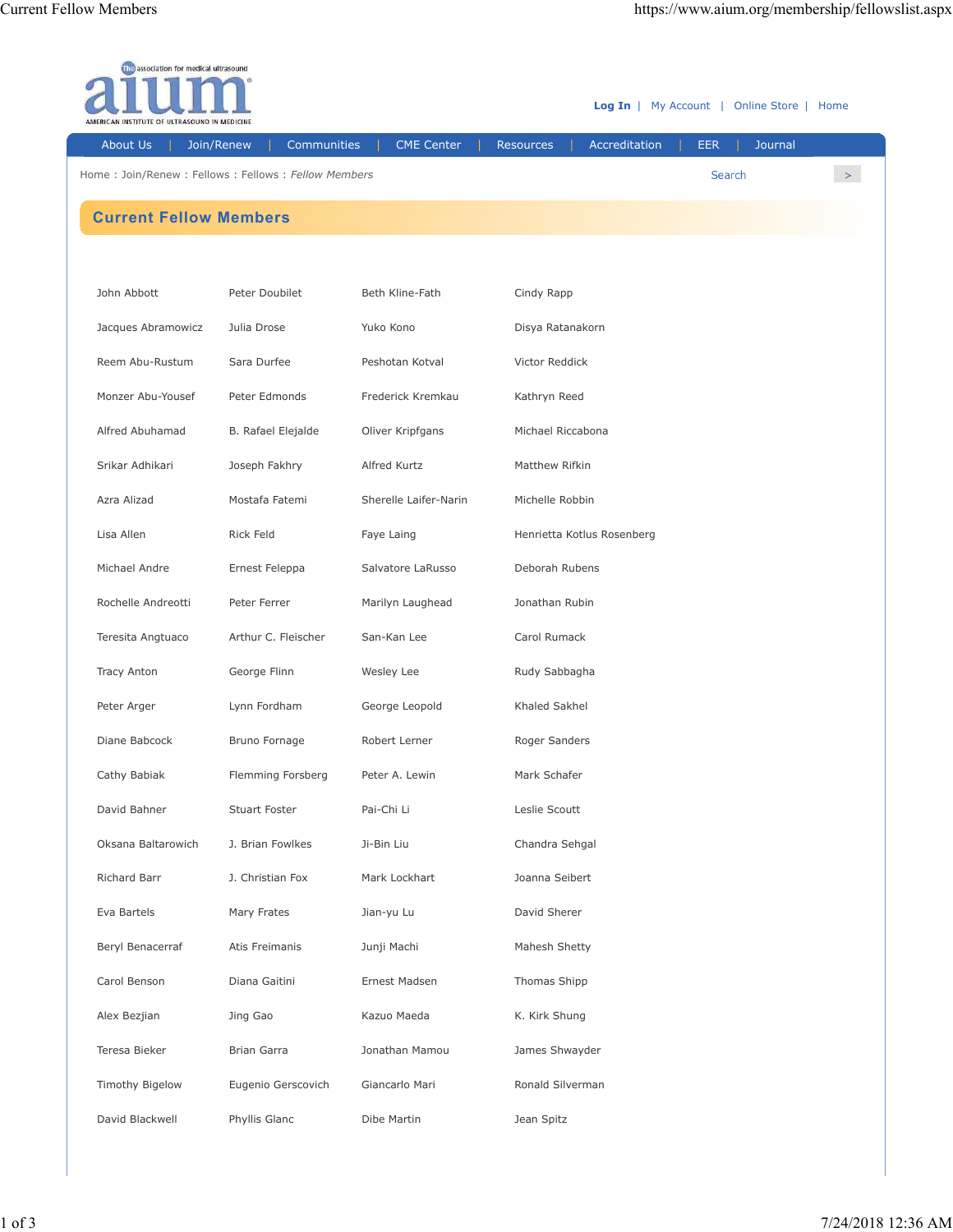| <b>Edward Bluth</b><br>Sudheer Gokhale<br>Joan Mastrobattista<br>Thomas Szabo<br>Alice Tarantal<br>Marcela Bohm-Velez<br>Barry Goldberg<br>Robert Mattrey<br>Christoph Brezinka<br>Steven Goldstein<br>John McGahan<br>Sharlene Teefey<br>Bryann Bromley<br>Ruth Goldstein<br>Nicole McSweeney<br>Michael Tenner<br>Douglas Brown<br><b>Edward Grant</b><br><b>Israel Meizner</b><br>Franklin Tessler<br>Ross Brown<br>Diana Gray<br>Christopher Merritt<br>Kai Thomenius<br>William (Buzz) Brown<br>Lennard Greenbaum<br>Daniel Merton<br>Ilan Timor-Tritsch<br>Ronald Bude<br>James Greenleaf<br>Ants Toi<br>Richard Meyer<br>Nancy Budorick<br>Edwin Guzman<br>Douglas Miller<br>Ronald Townsend<br>Dorothy Bulas<br><b>Timothy Hall</b><br><b>Edward Miller</b><br>Tomy Varghese<br><b>Brian Burke</b><br>Ethan Halpern<br>Katherine Minton<br>S. Boopathy Vijayaraghavan<br>Ulrike Hamper<br>Thomas Moore<br>David Vilkomerson<br>Jan Byrne<br>Paul Carson<br>Gail Hansen<br>Robert Muratore<br>Anthony Vintzileos<br>Nitin Chaubal<br>Gerald Harris<br>Levon Nazarian<br>Olaf Von Ramm<br>Musarrat Hasan<br>Laurence Needleman<br>Shigao Chen<br>Robert Waag<br>Frank Chervenak<br>Beverly Hashimoto<br>Lewis Nelson<br>Larry Waldroup<br>Wui Chong<br>C. Keith Hayden<br>Marsha Neumyer<br>Steven Warsof<br>Charles Church<br>Harvey L. Nisenbaum<br>Joseph Wax<br>Charlotte Henningsen<br>Leeber Cohen<br>David Nyberg<br>Keith Wear<br>Barbara Hertzberg<br>Harris L. Cohen<br>Lyndon Hill<br>Mary O'Boyle<br>Gary Whitman<br>Beverly Coleman<br>John Hobbins<br>William O'Brien<br>Willyarto Wibisono<br><b>Brian Coley</b><br>Christy Holland<br>Michael Oelze<br>Isabelle Wilkins<br>Joshua Copel<br>Mark Holland<br>Harriet Paltiel<br>Thomas Winter<br>Paula Woletz<br>Jude Crino<br>Mindy Horrow<br>Kevin Parker<br>David Paushter<br>Deborah D'Agostini<br>Kenneth Hoyt<br>Neil Wolfman<br>Nirvikar Dahiya<br>Kullervo Hynynen<br>John Pellerito<br>Ximena Wortsman<br>Diane Dalecki<br>Abid Irshad<br>Michael Pinette<br>Simcha Yagel<br>Lami Yeo<br>M. Robert De Jong<br>Luis Izquierdo<br>Lawrence Platt<br>Stamatia Destounis<br>Jon Jacobson<br>Joseph Polak<br>James Zagzebski<br>Ivica Zalud<br>Greggory DeVore<br>Philippe Jeanty<br>Kelli Powell<br>Timothy Johnson<br>Dolores Pretorius<br>Michael Di Pietro<br>Maggie Zhang | Michael Blaivas | Leonard Glassman | Samuel Maslak | James Stouffer |
|--------------------------------------------------------------------------------------------------------------------------------------------------------------------------------------------------------------------------------------------------------------------------------------------------------------------------------------------------------------------------------------------------------------------------------------------------------------------------------------------------------------------------------------------------------------------------------------------------------------------------------------------------------------------------------------------------------------------------------------------------------------------------------------------------------------------------------------------------------------------------------------------------------------------------------------------------------------------------------------------------------------------------------------------------------------------------------------------------------------------------------------------------------------------------------------------------------------------------------------------------------------------------------------------------------------------------------------------------------------------------------------------------------------------------------------------------------------------------------------------------------------------------------------------------------------------------------------------------------------------------------------------------------------------------------------------------------------------------------------------------------------------------------------------------------------------------------------------------------------------------------------------------------------------------------------------------------------------------------------------------------------------------------------------------------------------------------------------------------------------------------------------------------------------------------------------------------------------------------------------------------------------------------------------------------------------------------------------------------|-----------------|------------------|---------------|----------------|
|                                                                                                                                                                                                                                                                                                                                                                                                                                                                                                                                                                                                                                                                                                                                                                                                                                                                                                                                                                                                                                                                                                                                                                                                                                                                                                                                                                                                                                                                                                                                                                                                                                                                                                                                                                                                                                                                                                                                                                                                                                                                                                                                                                                                                                                                                                                                                        |                 |                  |               |                |
|                                                                                                                                                                                                                                                                                                                                                                                                                                                                                                                                                                                                                                                                                                                                                                                                                                                                                                                                                                                                                                                                                                                                                                                                                                                                                                                                                                                                                                                                                                                                                                                                                                                                                                                                                                                                                                                                                                                                                                                                                                                                                                                                                                                                                                                                                                                                                        |                 |                  |               |                |
|                                                                                                                                                                                                                                                                                                                                                                                                                                                                                                                                                                                                                                                                                                                                                                                                                                                                                                                                                                                                                                                                                                                                                                                                                                                                                                                                                                                                                                                                                                                                                                                                                                                                                                                                                                                                                                                                                                                                                                                                                                                                                                                                                                                                                                                                                                                                                        |                 |                  |               |                |
|                                                                                                                                                                                                                                                                                                                                                                                                                                                                                                                                                                                                                                                                                                                                                                                                                                                                                                                                                                                                                                                                                                                                                                                                                                                                                                                                                                                                                                                                                                                                                                                                                                                                                                                                                                                                                                                                                                                                                                                                                                                                                                                                                                                                                                                                                                                                                        |                 |                  |               |                |
|                                                                                                                                                                                                                                                                                                                                                                                                                                                                                                                                                                                                                                                                                                                                                                                                                                                                                                                                                                                                                                                                                                                                                                                                                                                                                                                                                                                                                                                                                                                                                                                                                                                                                                                                                                                                                                                                                                                                                                                                                                                                                                                                                                                                                                                                                                                                                        |                 |                  |               |                |
|                                                                                                                                                                                                                                                                                                                                                                                                                                                                                                                                                                                                                                                                                                                                                                                                                                                                                                                                                                                                                                                                                                                                                                                                                                                                                                                                                                                                                                                                                                                                                                                                                                                                                                                                                                                                                                                                                                                                                                                                                                                                                                                                                                                                                                                                                                                                                        |                 |                  |               |                |
|                                                                                                                                                                                                                                                                                                                                                                                                                                                                                                                                                                                                                                                                                                                                                                                                                                                                                                                                                                                                                                                                                                                                                                                                                                                                                                                                                                                                                                                                                                                                                                                                                                                                                                                                                                                                                                                                                                                                                                                                                                                                                                                                                                                                                                                                                                                                                        |                 |                  |               |                |
|                                                                                                                                                                                                                                                                                                                                                                                                                                                                                                                                                                                                                                                                                                                                                                                                                                                                                                                                                                                                                                                                                                                                                                                                                                                                                                                                                                                                                                                                                                                                                                                                                                                                                                                                                                                                                                                                                                                                                                                                                                                                                                                                                                                                                                                                                                                                                        |                 |                  |               |                |
|                                                                                                                                                                                                                                                                                                                                                                                                                                                                                                                                                                                                                                                                                                                                                                                                                                                                                                                                                                                                                                                                                                                                                                                                                                                                                                                                                                                                                                                                                                                                                                                                                                                                                                                                                                                                                                                                                                                                                                                                                                                                                                                                                                                                                                                                                                                                                        |                 |                  |               |                |
|                                                                                                                                                                                                                                                                                                                                                                                                                                                                                                                                                                                                                                                                                                                                                                                                                                                                                                                                                                                                                                                                                                                                                                                                                                                                                                                                                                                                                                                                                                                                                                                                                                                                                                                                                                                                                                                                                                                                                                                                                                                                                                                                                                                                                                                                                                                                                        |                 |                  |               |                |
|                                                                                                                                                                                                                                                                                                                                                                                                                                                                                                                                                                                                                                                                                                                                                                                                                                                                                                                                                                                                                                                                                                                                                                                                                                                                                                                                                                                                                                                                                                                                                                                                                                                                                                                                                                                                                                                                                                                                                                                                                                                                                                                                                                                                                                                                                                                                                        |                 |                  |               |                |
|                                                                                                                                                                                                                                                                                                                                                                                                                                                                                                                                                                                                                                                                                                                                                                                                                                                                                                                                                                                                                                                                                                                                                                                                                                                                                                                                                                                                                                                                                                                                                                                                                                                                                                                                                                                                                                                                                                                                                                                                                                                                                                                                                                                                                                                                                                                                                        |                 |                  |               |                |
|                                                                                                                                                                                                                                                                                                                                                                                                                                                                                                                                                                                                                                                                                                                                                                                                                                                                                                                                                                                                                                                                                                                                                                                                                                                                                                                                                                                                                                                                                                                                                                                                                                                                                                                                                                                                                                                                                                                                                                                                                                                                                                                                                                                                                                                                                                                                                        |                 |                  |               |                |
|                                                                                                                                                                                                                                                                                                                                                                                                                                                                                                                                                                                                                                                                                                                                                                                                                                                                                                                                                                                                                                                                                                                                                                                                                                                                                                                                                                                                                                                                                                                                                                                                                                                                                                                                                                                                                                                                                                                                                                                                                                                                                                                                                                                                                                                                                                                                                        |                 |                  |               |                |
|                                                                                                                                                                                                                                                                                                                                                                                                                                                                                                                                                                                                                                                                                                                                                                                                                                                                                                                                                                                                                                                                                                                                                                                                                                                                                                                                                                                                                                                                                                                                                                                                                                                                                                                                                                                                                                                                                                                                                                                                                                                                                                                                                                                                                                                                                                                                                        |                 |                  |               |                |
|                                                                                                                                                                                                                                                                                                                                                                                                                                                                                                                                                                                                                                                                                                                                                                                                                                                                                                                                                                                                                                                                                                                                                                                                                                                                                                                                                                                                                                                                                                                                                                                                                                                                                                                                                                                                                                                                                                                                                                                                                                                                                                                                                                                                                                                                                                                                                        |                 |                  |               |                |
|                                                                                                                                                                                                                                                                                                                                                                                                                                                                                                                                                                                                                                                                                                                                                                                                                                                                                                                                                                                                                                                                                                                                                                                                                                                                                                                                                                                                                                                                                                                                                                                                                                                                                                                                                                                                                                                                                                                                                                                                                                                                                                                                                                                                                                                                                                                                                        |                 |                  |               |                |
|                                                                                                                                                                                                                                                                                                                                                                                                                                                                                                                                                                                                                                                                                                                                                                                                                                                                                                                                                                                                                                                                                                                                                                                                                                                                                                                                                                                                                                                                                                                                                                                                                                                                                                                                                                                                                                                                                                                                                                                                                                                                                                                                                                                                                                                                                                                                                        |                 |                  |               |                |
|                                                                                                                                                                                                                                                                                                                                                                                                                                                                                                                                                                                                                                                                                                                                                                                                                                                                                                                                                                                                                                                                                                                                                                                                                                                                                                                                                                                                                                                                                                                                                                                                                                                                                                                                                                                                                                                                                                                                                                                                                                                                                                                                                                                                                                                                                                                                                        |                 |                  |               |                |
|                                                                                                                                                                                                                                                                                                                                                                                                                                                                                                                                                                                                                                                                                                                                                                                                                                                                                                                                                                                                                                                                                                                                                                                                                                                                                                                                                                                                                                                                                                                                                                                                                                                                                                                                                                                                                                                                                                                                                                                                                                                                                                                                                                                                                                                                                                                                                        |                 |                  |               |                |
|                                                                                                                                                                                                                                                                                                                                                                                                                                                                                                                                                                                                                                                                                                                                                                                                                                                                                                                                                                                                                                                                                                                                                                                                                                                                                                                                                                                                                                                                                                                                                                                                                                                                                                                                                                                                                                                                                                                                                                                                                                                                                                                                                                                                                                                                                                                                                        |                 |                  |               |                |
|                                                                                                                                                                                                                                                                                                                                                                                                                                                                                                                                                                                                                                                                                                                                                                                                                                                                                                                                                                                                                                                                                                                                                                                                                                                                                                                                                                                                                                                                                                                                                                                                                                                                                                                                                                                                                                                                                                                                                                                                                                                                                                                                                                                                                                                                                                                                                        |                 |                  |               |                |
|                                                                                                                                                                                                                                                                                                                                                                                                                                                                                                                                                                                                                                                                                                                                                                                                                                                                                                                                                                                                                                                                                                                                                                                                                                                                                                                                                                                                                                                                                                                                                                                                                                                                                                                                                                                                                                                                                                                                                                                                                                                                                                                                                                                                                                                                                                                                                        |                 |                  |               |                |
|                                                                                                                                                                                                                                                                                                                                                                                                                                                                                                                                                                                                                                                                                                                                                                                                                                                                                                                                                                                                                                                                                                                                                                                                                                                                                                                                                                                                                                                                                                                                                                                                                                                                                                                                                                                                                                                                                                                                                                                                                                                                                                                                                                                                                                                                                                                                                        |                 |                  |               |                |
|                                                                                                                                                                                                                                                                                                                                                                                                                                                                                                                                                                                                                                                                                                                                                                                                                                                                                                                                                                                                                                                                                                                                                                                                                                                                                                                                                                                                                                                                                                                                                                                                                                                                                                                                                                                                                                                                                                                                                                                                                                                                                                                                                                                                                                                                                                                                                        |                 |                  |               |                |
|                                                                                                                                                                                                                                                                                                                                                                                                                                                                                                                                                                                                                                                                                                                                                                                                                                                                                                                                                                                                                                                                                                                                                                                                                                                                                                                                                                                                                                                                                                                                                                                                                                                                                                                                                                                                                                                                                                                                                                                                                                                                                                                                                                                                                                                                                                                                                        |                 |                  |               |                |
|                                                                                                                                                                                                                                                                                                                                                                                                                                                                                                                                                                                                                                                                                                                                                                                                                                                                                                                                                                                                                                                                                                                                                                                                                                                                                                                                                                                                                                                                                                                                                                                                                                                                                                                                                                                                                                                                                                                                                                                                                                                                                                                                                                                                                                                                                                                                                        |                 |                  |               |                |
|                                                                                                                                                                                                                                                                                                                                                                                                                                                                                                                                                                                                                                                                                                                                                                                                                                                                                                                                                                                                                                                                                                                                                                                                                                                                                                                                                                                                                                                                                                                                                                                                                                                                                                                                                                                                                                                                                                                                                                                                                                                                                                                                                                                                                                                                                                                                                        |                 |                  |               |                |
|                                                                                                                                                                                                                                                                                                                                                                                                                                                                                                                                                                                                                                                                                                                                                                                                                                                                                                                                                                                                                                                                                                                                                                                                                                                                                                                                                                                                                                                                                                                                                                                                                                                                                                                                                                                                                                                                                                                                                                                                                                                                                                                                                                                                                                                                                                                                                        |                 |                  |               |                |
|                                                                                                                                                                                                                                                                                                                                                                                                                                                                                                                                                                                                                                                                                                                                                                                                                                                                                                                                                                                                                                                                                                                                                                                                                                                                                                                                                                                                                                                                                                                                                                                                                                                                                                                                                                                                                                                                                                                                                                                                                                                                                                                                                                                                                                                                                                                                                        |                 |                  |               |                |
|                                                                                                                                                                                                                                                                                                                                                                                                                                                                                                                                                                                                                                                                                                                                                                                                                                                                                                                                                                                                                                                                                                                                                                                                                                                                                                                                                                                                                                                                                                                                                                                                                                                                                                                                                                                                                                                                                                                                                                                                                                                                                                                                                                                                                                                                                                                                                        |                 |                  |               |                |